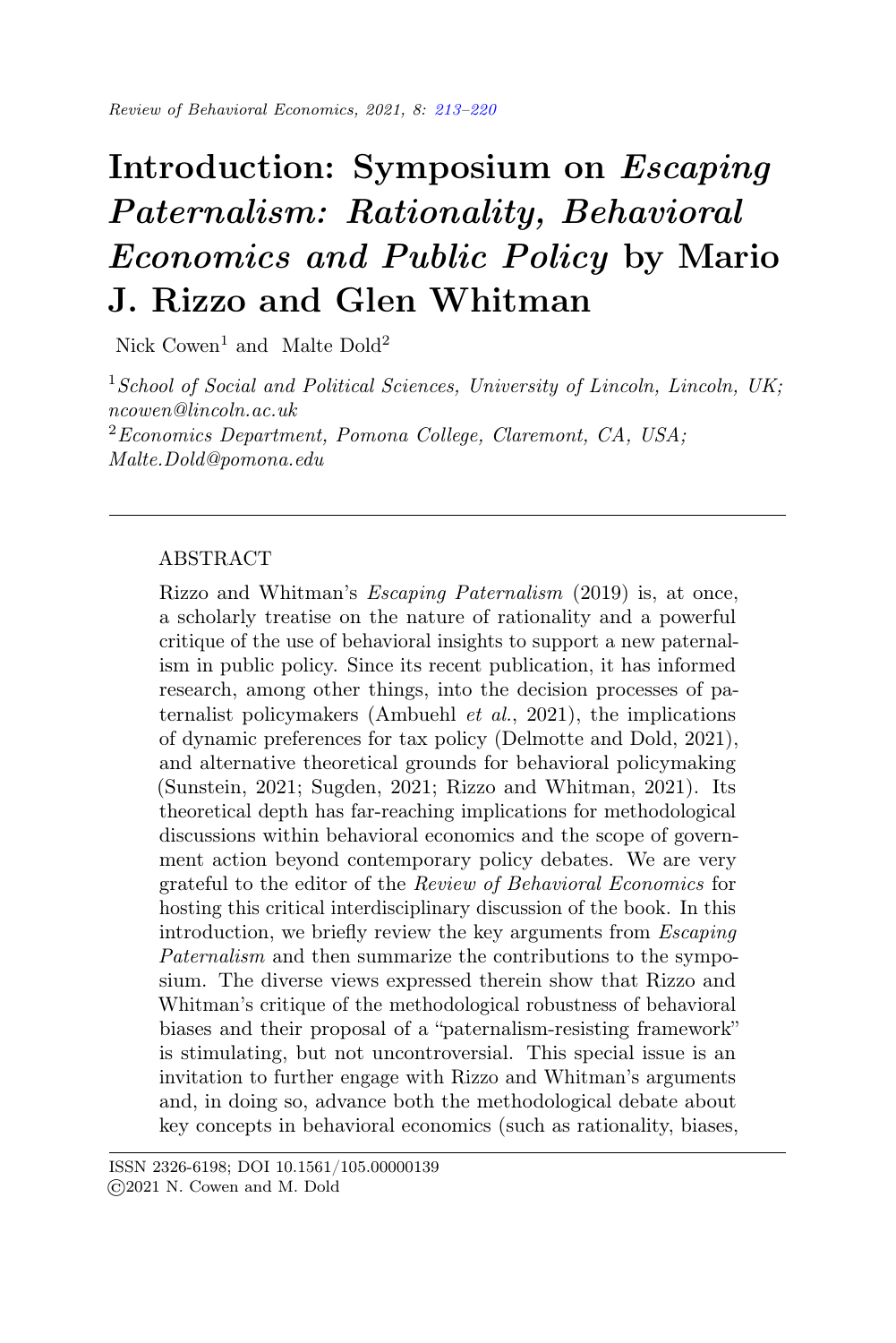internalities, or welfare) and the normative debate about the implications of behavioral insights for policymaking.

#### The Book

Escaping Paternalism begins with a discussion of the fundamental principles of economic rationality, transitions into a meticulous analysis of the evidence of bias in individual decision-making, and ends by turning the critical gaze on regulators, pointing out where their behavioral biases are likely to emerge. Chapter one establishes the key target of this book, the new paternalism that, unlike the old paternalism, aims to improve people's conduct according to their own lights rather than an imputed objective notion of welfare or moral standards. It characterizes the book as presenting a gauntlet of challenges that proponents of the new paternalism must pass. Failure at any step means that the overall case for these interventions, which include sin taxes, default-choice design and using graphic images and other prompts to influence purchasing decisions, stands on shaky grounds.

Chapter two defends the notion that humans are rational agents by introducing the concept of *inclusive rationality*, a rationality that involves purposeful action plausibly aimed at achieving goals but is comfortable with realistic limitations on knowledge and cognition. Rizzo and Whitman explain that when facing complex decisions, the widespread use of heuristics may turn out to be cognitively efficient. In chapter three, this position is contrasted with the neoclassical "rationality for puppets" that insists that, to be rational, agents must display consistent, that is well-defined and transitive, preferences. Rizzo and Whitman explain that this conception of rationality was not initially intended to act as a normative baseline but rather as a descriptive model of how economizing agents behave in certain competitive conditions. There is no reason to believe that holding consistent preferences improves welfare, only that occasionally (as in the case of a money pump scenario) a specific inconsistency might need to be resolved.

In chapter four, Rizzo and Whitman critically assess the evidence for some key examples of these preference inconsistencies. They find that supposed timediscounting inconsistencies can be explained by humans generally experiencing time in a non-linear fashion; that the experimental evidence for endowment effects are surprisingly weak and that its occasional appearance can be explained by a rational aversion to loss; and that supposed overestimation biases in our capacity to predict our future emotional states are often helpful for agent learning. In all cases, human behavior is too complex to characterize simply as irrationally "biased" and it is unclear what the normative basis is for correcting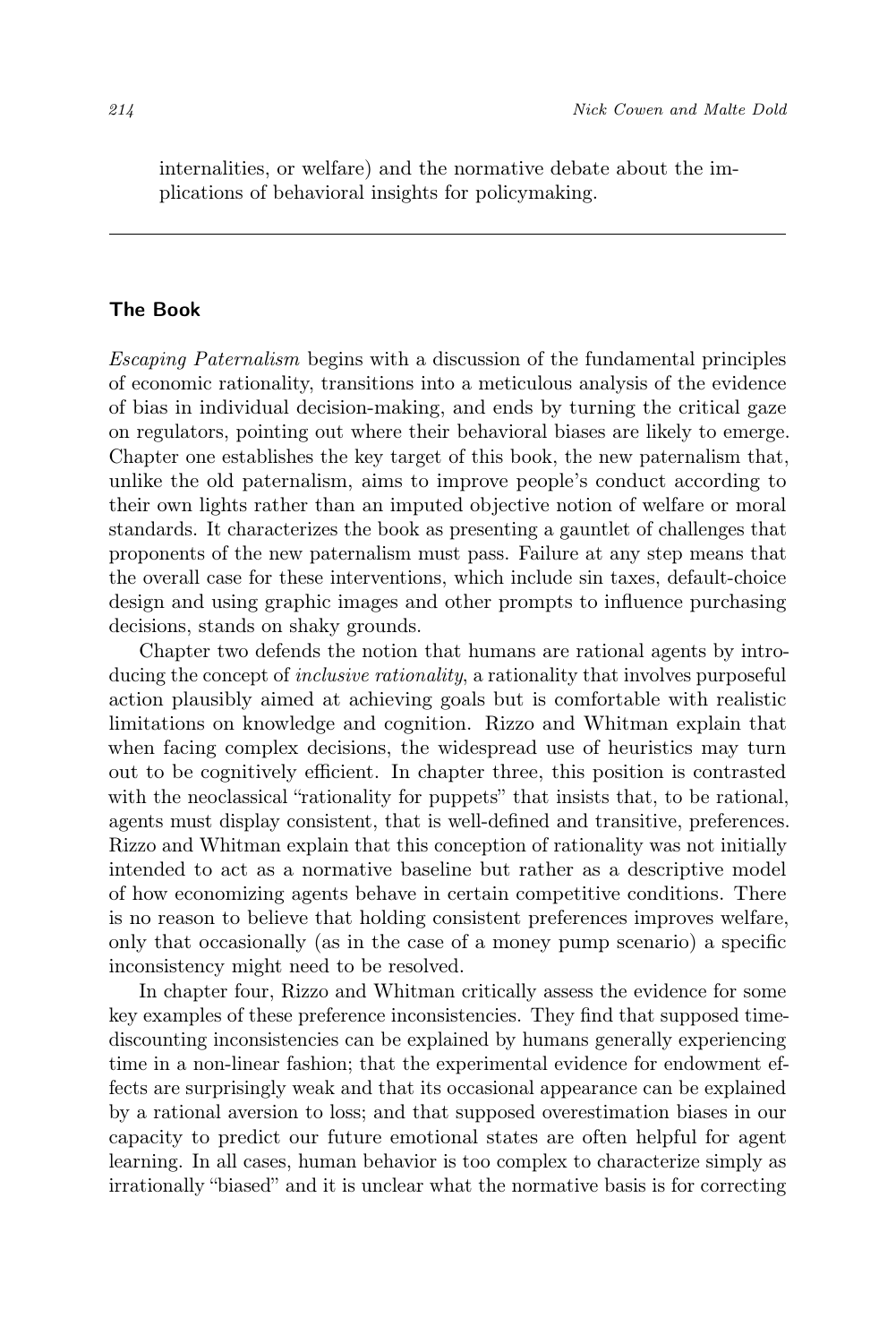these "biases." Chapter five turns the critique from preference biases towards biases in beliefs. Economists generally assume that useful beliefs are meant to be truth-tracking, and therefore should be logically coherent and responsive to new evidence. Rizzo and Whitman challenge this normative assumption. Biased beliefs might be important sources of personal motivation or function as a source of pleasure or comfort in themselves. Holding onto such beliefs can be perfectly rational (in an inclusive sense). Even when it might be useful, holding a perfectly logical set of beliefs might be too cognitively demanding. For instance, when updating the probability of events or outcomes in light of new evidence, agents may rationally weight their own local experience more strongly than formal base rates. Or, when receiving factual information, agents may rationally include tacit knowledge from the context and implication from the speaker that would not be captured in a formal account of evidence.

In the second half of the book, Rizzo and Whitman examine what this critical stance on the heuristics and biases literature implies for behavioral public policies. In chapter six, they argue that there are reasons to doubt the results of experimental research will translate into real-world settings. Experimental findings can be highly influenced by the artificial choice context in the computer laboratory, which means that estimating the relevant impact of any cognitive bias would similarly have to be based on the real-world context in which a proposed policy is to be implemented. Many behavioral economic experiments involve hypothetical choices, and few of the results drawn from such experiments are reproducible in real-world scenarios. Real-world experience presents agents with many opportunities to learn. For example, incentives that reward accuracy can reduce or eliminate endowment effects over time. Unlike in laboratory experiments, many important decisions in the real-world are taken in small groups, that are known to perform better than individuals.

Chapter seven radicalizes this point with an argument that policymakers face an intractable knowledge problem when attempting to fine-tune their interventions to improve individual decision-making, a problem that parallels historical attempts by socialist governments to plan economies. Policymakers cannot easily know the "true" preferences of specific individuals impacted by their proposed interventions nor the extent of their biases. They typically do not know what steps individuals have taken spontaneously to manage their biases, such as reference to group decision-making, and self-regulatory behavior that might be crowded out by greater external control. In addition, while in experimental settings biases are measured in isolation, in a more complex real-world scenario multiple biases can operate in conjunction, potentially offsetting or correcting for each other. Interventions generally aim to improve an average outcome without accounting for the preference and bias heterogeneity within the population.

Chapter eight turns to the constraints placed on behavioral public policies from a public choice perspective. Rizzo and Whitman warn against the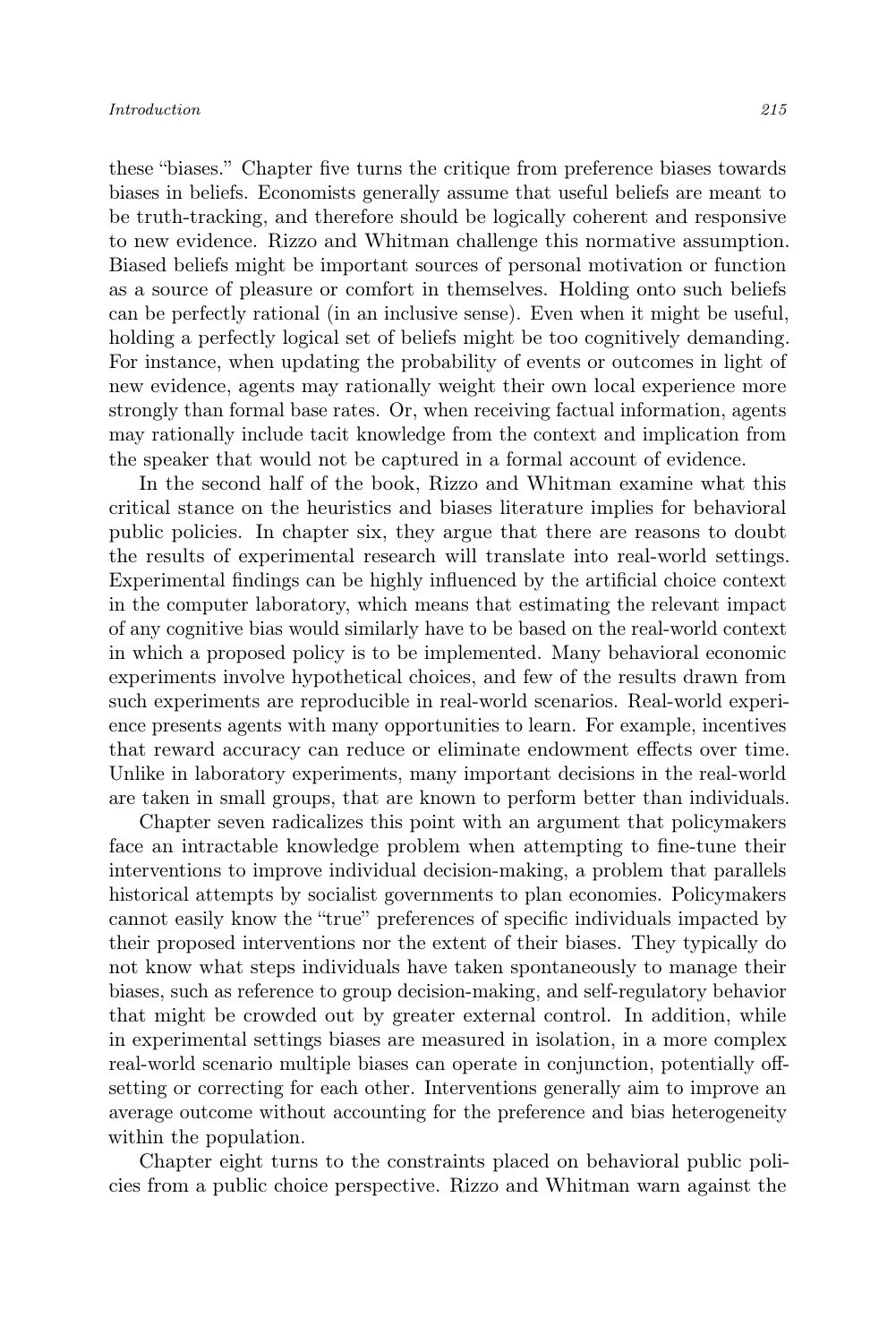"nirvana fallacy," the idea that observing apparently sub-optimal decisions in civil society is sufficient to justify policy intervention. The policy interventions might themselves be sub-optimal and potentially worse than what individuals engaged in learning and adaptation may come up with spontaneously. Rizzo and Whitman argue that the case for intervention should proceed from an assumption of behavioral symmetry. If people generally have cognitive biases, then policymakers (also being people!) will plausibly act on a similar set of cognitive biases. Indeed, one sees examples of overconfidence, confirmation, and salience biases all the time in justifications for real-world policies. Even if policymakers engage in deliberative and reflective decision processes, in a democratic society they will be under pressure to respect the cognitive biases of their constituents. Alternatively, if they are insulated from voters, policymakers may be incentivized to enact rules that align with special interests, such as actors in business or civil society who can profit from new regulation. Seldom will they be motivated to enact rules that harm their own interests, such as those that reduce their influence even if they are the best option for consumers or citizens.

Chapter nine addresses a defense of the new paternalism, that it is essentially moderate in character, with an argument that even light-touch paternalist policies have their own momentum through altering the choices and opportunities of policymakers. Paternalist policies are subject to slippery slopes where the vague aims and methods for justifying them mean that the implementation of one policy intervention can make subsequent extensions and enhancements attractive even if they were considered beyond the pale before. The original interventionist policies, and their often-reconstructed rationales, provide a justification or precedent for further, more interventionist, policies. Enacting interventions can create specific constituencies of experts and lobbyists who will press for expansion and resist any reduction in the scope or strength of a policy.

The final chapter sums up the critique of the new paternalism, reminding readers that there are high bars – conceptual, empirical and practical – to successfully improving individual welfare through behavioral interventions, and that a more realistic conception of inclusive rationality should replace the "puppet rationality" of neoclassical economics. Rizzo and Whitman note that behavioral economists (of a paternalist predilection) are often attracted to making arguments in favor of enacting specific policies in a way that is dissonant with the complex subject matter of the research that normally only offers tentative results. Instead, Rizzo and Whitman believe that behavioral economists are better situated to advise the public on better decision-making rather than addressing policymakers. They consider some possible responses from behavioral paternalists, including the abandonment of subjective preferences and a greater insistence on non-coercive interventions, but insist that each of these approaches still end up projecting the economists preferences onto others.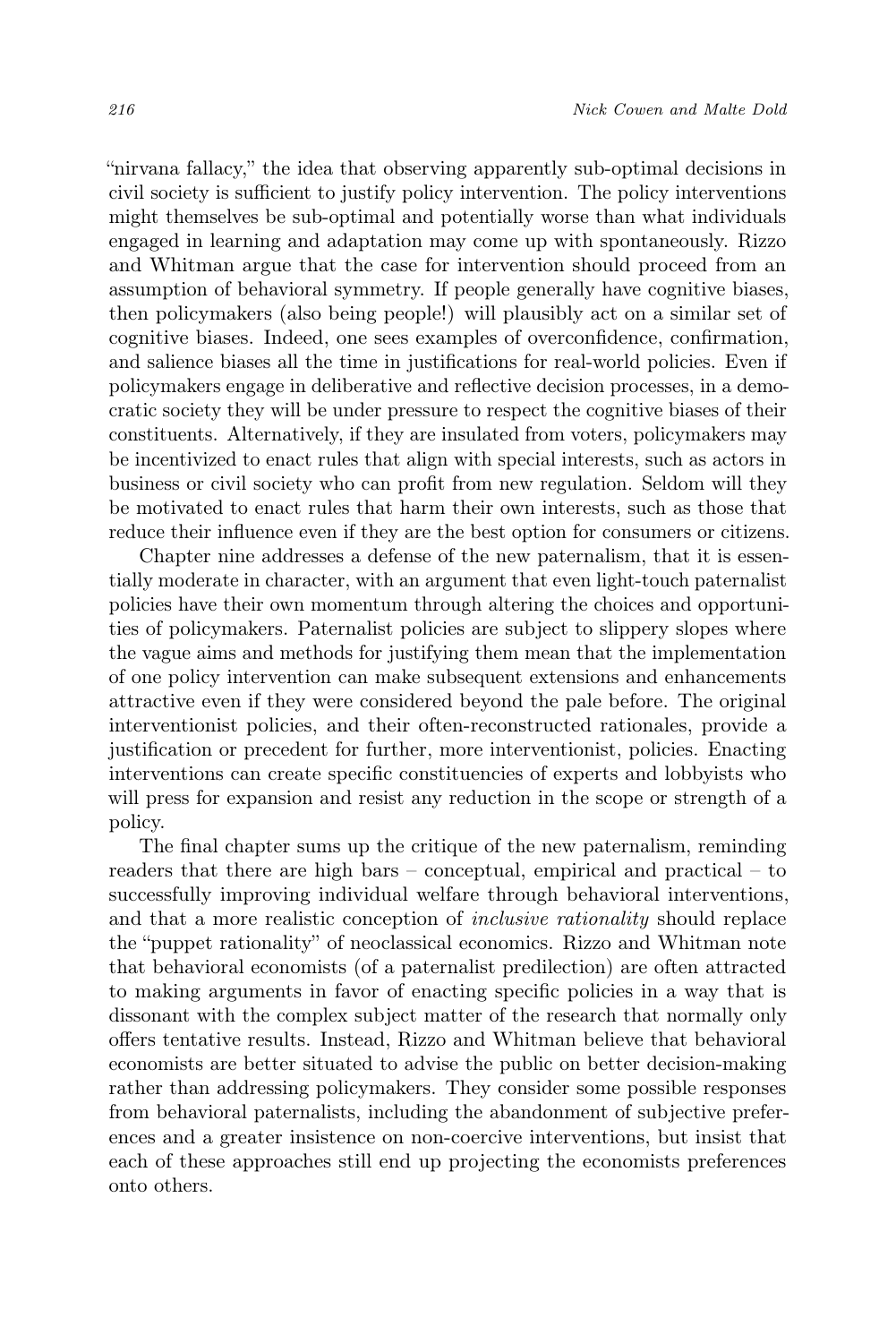## The Symposium

Beginning the symposium, Peart (2021) discusses the historical links between the old and new paternalisms, as well as the Millian skepticism that inspires resistance. Rizzo and Whitman align their argument normatively with the Mill of On Liberty. Peart shows that Mill's anti-paternalism is grounded in his conception of empirical social science as dealing constantly with "a multiplicity of causes" when attempting to explain any phenomena. On this account, it is difficult to derive anything but general principles of economic behavior and that, therefore, improvement in decision-making cannot be implemented at the top but rather happens through learning, including the experience and discussion of particular cases. She contrasts this with Jevons, a confident proponent of interventionist social reform, who believed that many of the causes of poverty were due to the bad saving and consumption habits of the poor that could be systematically corrected. Jevons used an early neoclassical model of society as a unitary consumer to generate a baseline of consumption that optimized utility across time. Naturally, real consumers fail to follow this ideal. Jevons is confident that he can improve social welfare with education and instruction that brings the decisions of the poverty stricken in line with – with what he sees – their best considered interests. Peart notes that the new paternalists show much more humility than the old paternalism about understanding individual interests. Nevertheless, there is still resemblance in some of their methods.

Matson and Dold (2021) also take a historical perspective and connect Rizzo and Whitman's arguments with ideas from David Hume's essays on happiness. In those essays, Hume illustrates by means of a literary dialogue that there is no one path to happiness, but people have different views of what constitutes the good life. Crucially, these diverging and sometimes conflictual views should not be overwritten by the philosopher-economist. Matson and Dold argue that Hume's open-ended view of welfare are congenial to Rizzo and Whitman's notion of inclusive rationality. They discuss the ways in which Hume's essays lend support to Rizzo and Whitman's plea that contemporary behavioral economists ought to view themselves as friendly advisors in a public, open-ended conversation with fellow citizens, but not as expert advisors to policymakers.

Rajagopalan (2021) continues the discussion of Rizzo and Whitman's concept of inclusive rationality, which she agrees to be a promising framework for modelling human behavior but one with extant gaps in explanation, especially where the limits of rationality are on this account. She contributes to the development of the framework with an interdisciplinary account of internal struggle and aspiration, two connected and familiar innately human sentiments, that are typically treated as anomalies (or assumed away) within the neoclassical framework. People's attempts to improve themselves rarely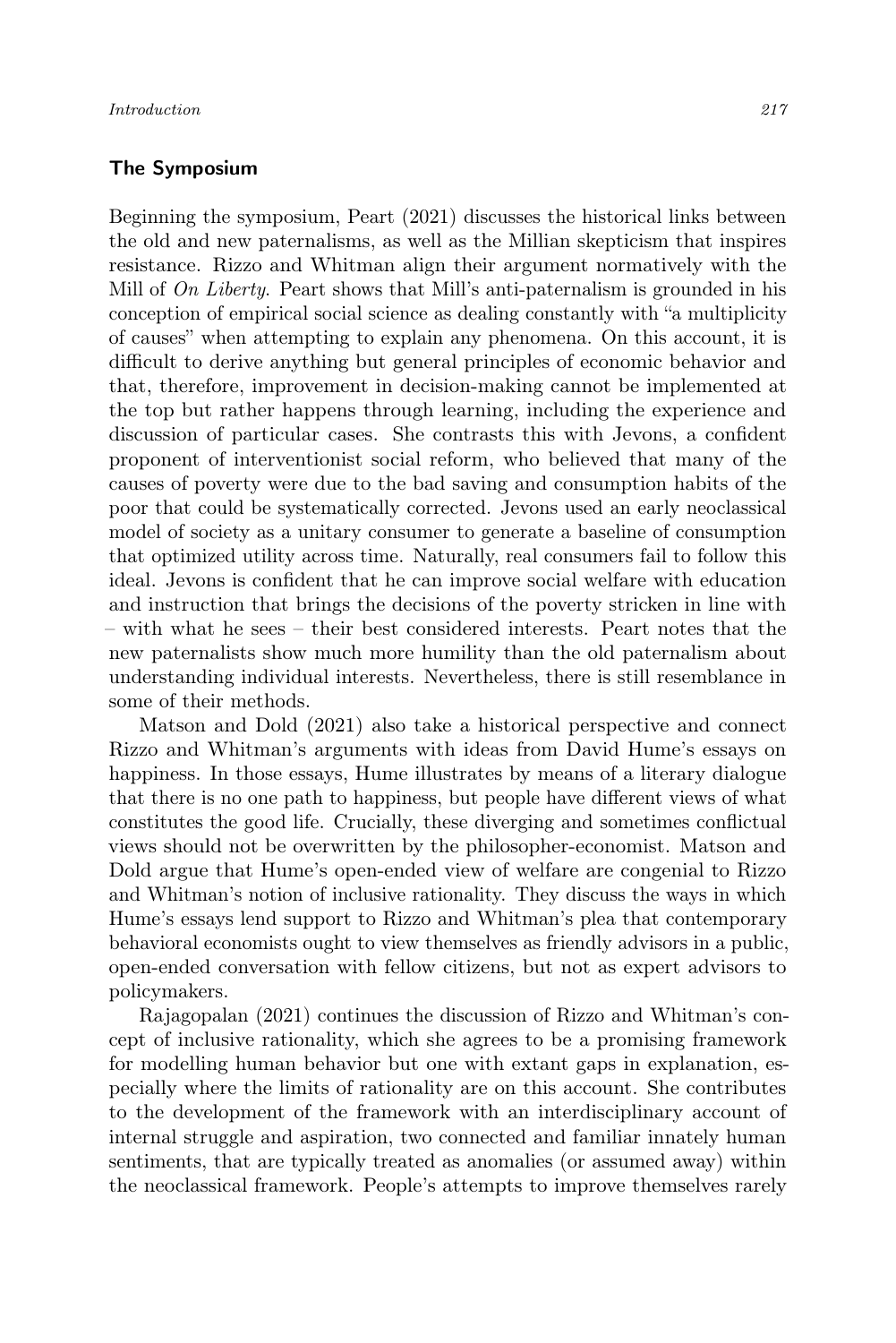take place in a linear fashion, especially in the case of overcoming addictions. Rather improvement in lifestyles happen through repeated attempts at behavioral change and frequent lapses. Yet, the struggle is often worthwhile. As a result, acting on inconsistent preferences may not simply be more efficient than seeking logical coherence in some cases, but be part of a dynamic process of personal re-constitution.

In his contribution, Grüne-Yanoff (2021) takes a more critical stance on Rizzo and Whitman's notion of inclusive rationality. He argues that the notion leads to the Panglossian conclusion that whatever individuals do must be best for them. In other words, the notion of inclusive rationality does not provide the conceptual basis for identifying welfare-relevant decision mistakes. In the first part of the article, Grüne-Yanoff challenges Rizzo and Whitman's notion of inclusive rationality and illustrates that many intuitive notions of decision errors require consistency-based principles. In the second part, Grüne-Yanoff questions Rizzo and Whitman's fatalistic conclusion that there are no justified paternalistic interventions into individual decision-making. He argues in favor of so-called boosts that are epistemically less demanding than the behavioral paternalistic interventions Rizzo and Whitman discuss in their book.

Hands (2021) picks up and expands on Rizzo and Whitman's discussion of knowledge problems in the context of libertarian paternalism. The standard justification for nudge interventions are individuals' decision errors that cause internalities, that is, unaccounted for costs individuals impose on their future selves. Hands largely agrees with Rizzo and Whitman about the knowledge problems that behavioral paternalists face to identify and remedy those internalities. But he also makes clear that a critique of behavioral paternalism does not necessarily lead into a general critique of microeconomic-based governmental policy. Hands defends governmental attention in the area of social policies that economists have traditionally considered to be the responsibility of democratic governments. Hands's contribution is a warning for economists against spending too much intellectual effort on the level of individual preference satisfaction, while losing sight of more pressing social issues, such as externality problems.

Hargreaves Heap (2021) agrees with Rizzo and Whitman's criticisms of the neoclassical approach to modelling economic behavior but believes their approach is orthogonal to the real issues facing policymakers. Politicians are not interested in whether policies have "paternalist" intentions or not, rather whether a policy can help solve whatever problems the public agenda throws up, whether these problems result from internalities or externalities. The nudges that behavioral economists propose can also be used to discourage behavior that impacts on third parties. Yet, when addressing such proposals, Rizzo and Whitman are still highly skeptical of both their efficacy and wisdom because of concerns with efficacy and slippery slopes. This suggests it is not paternalism as such but some other feature that Rizzo and Whitman ultimately take to be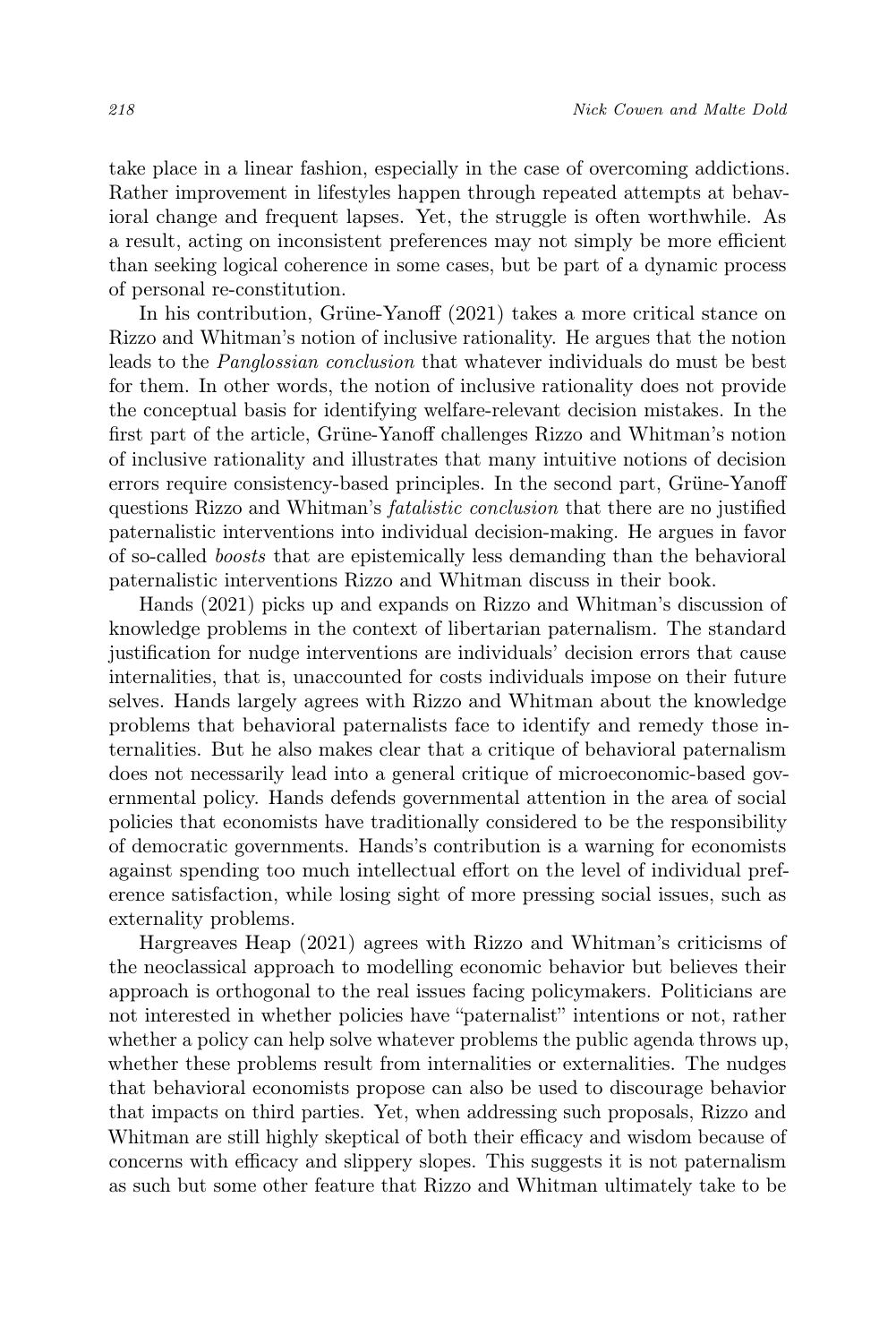problematic. Hargreaves Heap believes this feature to be a departure from the setting of general rules designed to shape the available choice set for all people and instead an attempt to manipulate what specific individuals choose within a given set of opportunities.

Cowen and Trantidis (2021) also take on Rizzo and Whitman's slippery slope argument and offer a classical liberal defense of what they term "soft interventionism." They agree that neoclassical assumptions of formal rationality offer a poor practical and normative baseline from which to judge individual decisions or justify policy interventions. However, they argue that, from a Hayekian perspective, people rely on an enormous range of cues and default options present in the social environment, some of which can mislead people as to their long-term interests. While individuals and communities are generally successful at noticing and correcting these errors, the state may have a role too so long as these interventions are made in a public and transparent fashion. Cowen and Trantidis point to the example of medicine package design as a way of reducing suicide and accidental overdose. Moreover, the strict division between internalities and externalities is sometimes blurred in practice. In these contexts, interventions short of coercion and restriction can help people better achieve what are jointly public and private goals.

Koppl (2021) characterizes Rizzo and Whitman's examination of biases in behavioral public policy as "foundational" and shows how it forms the basis of a more general analysis of "expertism." Drawing on the evolutionary origins of human conduct, Koppl observes that individuals are often granted status based on their skills that are perceived to be useful to group success. Therefore, individuals are incentivized to publicly display their knowledge and skills regardless of their underlying practicality to exert power over the group. This explains the enduring attraction of paternalism in its various guises. He argues that the professional and political institutions associated with science often seek status and the augmentation of expert authority rather than the protection of scientific inquiry itself. Koppl thus offers a novel, plausibly more realistic, standpoint from which to assess the intent of choice architects.

## References

- Ambuehl, S., B. D. Bernheim, and A. Ockenfels. 2021. "What motivates paternalism? An experimental study". American Economic Review. 111(3): 787–830. doi: 10.1257/aer.20191039.
- Cowen, N. and A. Trantidis. 2021. "Soft interventionism: A Hayekian alternative to libertarian paternalism". Review of Behavioral Economics. 8(3–4): 341– 360.